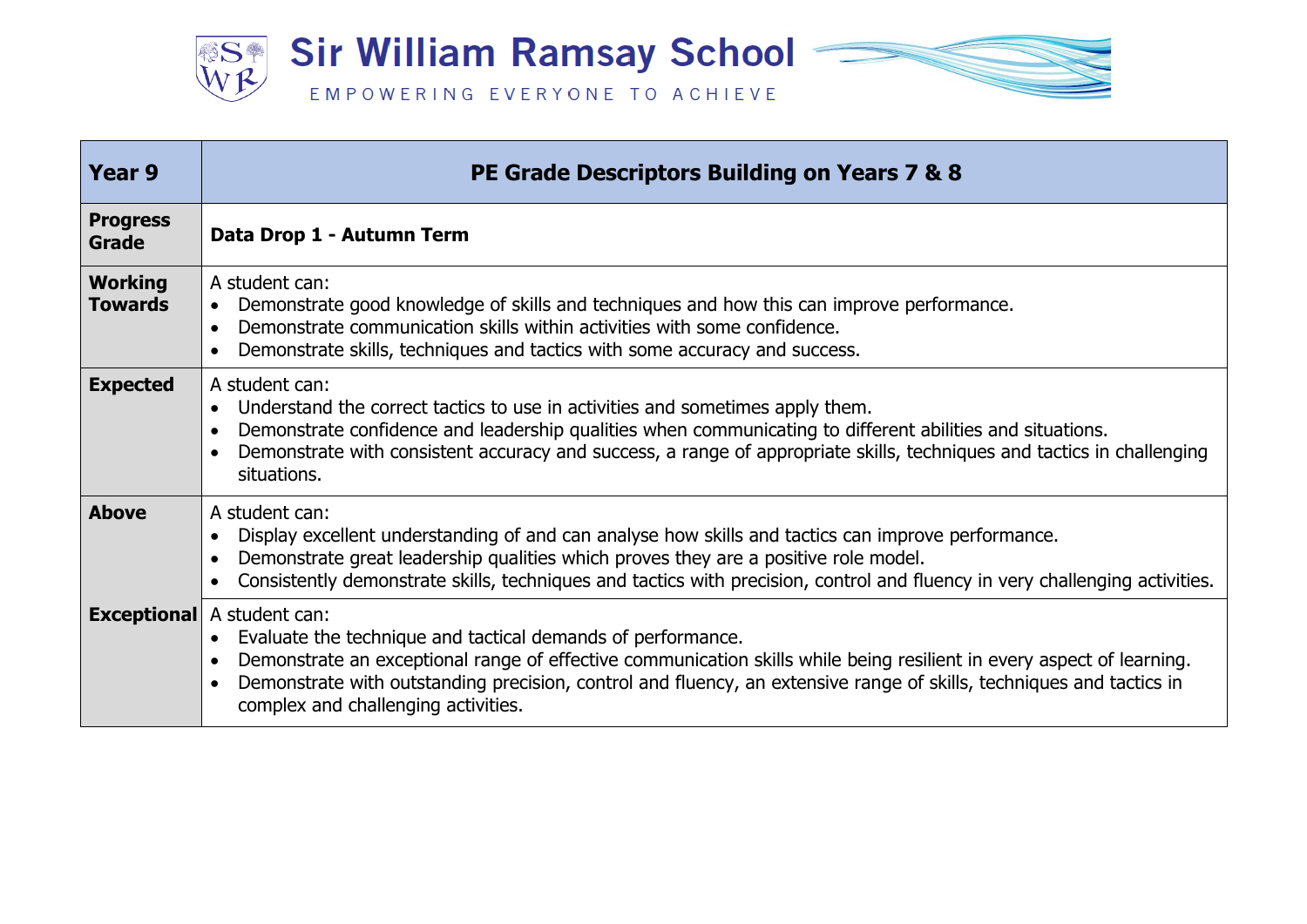

| <b>Year 9</b>                    | PE Grade Descriptors Building on Years 7 & 8                                                                                                                                                                                                                                                                                                                          |
|----------------------------------|-----------------------------------------------------------------------------------------------------------------------------------------------------------------------------------------------------------------------------------------------------------------------------------------------------------------------------------------------------------------------|
| <b>Progress</b><br>Grade         | Data Drop 2 - Spring Term                                                                                                                                                                                                                                                                                                                                             |
| <b>Working</b><br><b>Towards</b> | A student can:<br>• Lead an effective self-lead warm up.<br>Demonstrate leadership of a small group of peers with some leadership.<br>Demonstrate skills, techniques and tactics with some accuracy and success.                                                                                                                                                      |
| <b>Expected</b>                  | A student can:<br>Lead an effective warm up to the whole class.<br>Effectively apply methods of communication to different abilities and situations.<br>Demonstrate with consistent accuracy and success, a range of appropriate skills, techniques and tactics in challenging<br>situations.                                                                         |
| <b>Above</b>                     | A student can:<br>Demonstrate good knowledge of different training methods.<br>Demonstrate that they are an active leader while showing great leadership qualities.<br>Demonstrate advanced and complicated skills well to a broad range of both individual and team activities.                                                                                      |
| <b>Exceptional</b>               | A student can:<br>Demonstrate extensive knowledge of how the components of fitness, principles of training and effects of exercise can<br>improve performance.<br>Embrace challenges and always demonstrate an outstanding level of effort.<br>Demonstrate outstanding levels of physical fitness over a broad range of activities to excel in their own performance. |